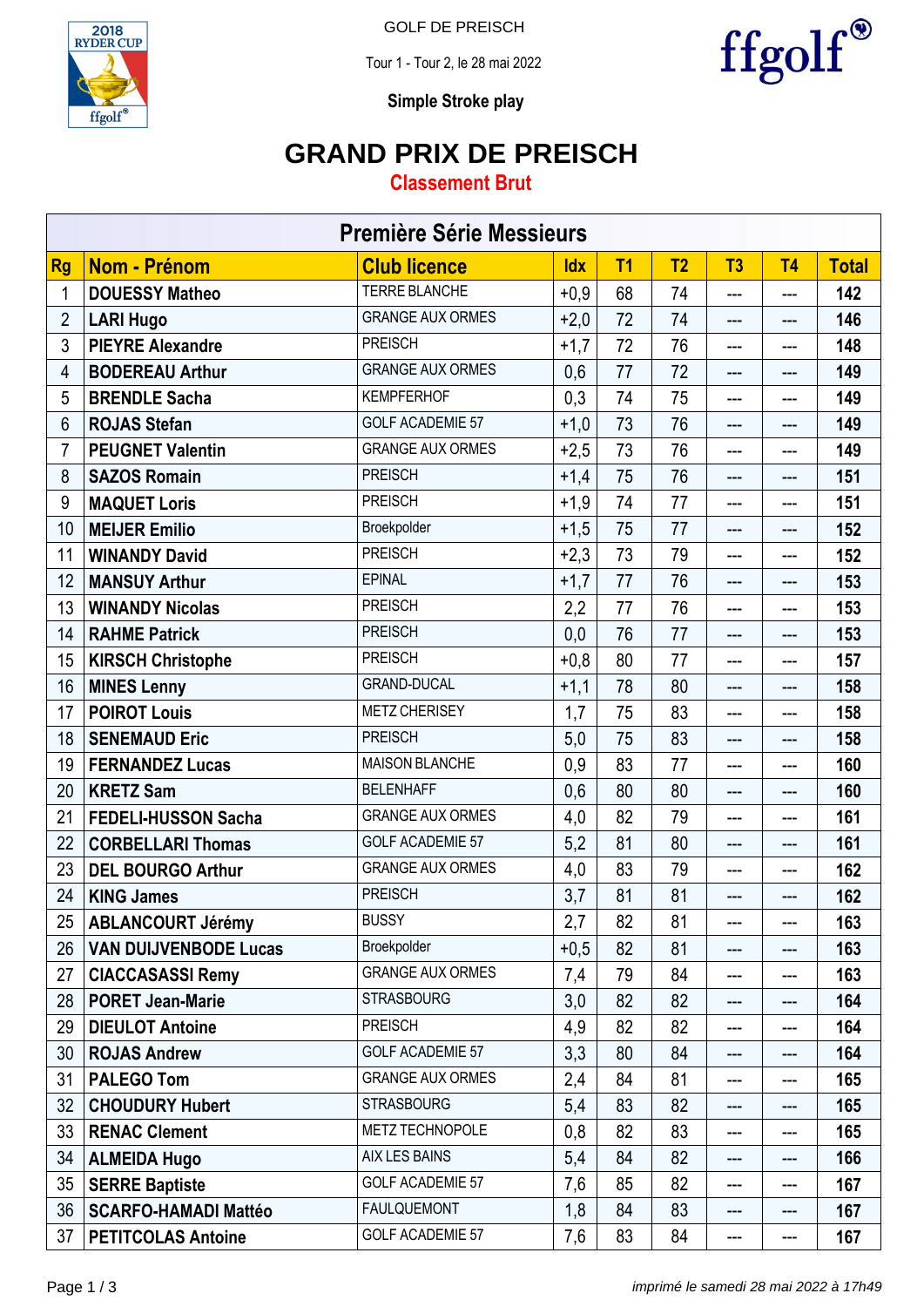Tour 1 - Tour 2, le 28 mai 2022



ffgolf®

# **GRAND PRIX DE PREISCH**

### **Classement Brut**

| 38             | <b>IZZI François</b>         | <b>PREISCH</b>             | 3,7        | 86         | 82             | ---                        | ---            | 168          |  |  |
|----------------|------------------------------|----------------------------|------------|------------|----------------|----------------------------|----------------|--------------|--|--|
| 39             | <b>SIMON François</b>        | <b>KIKUOKA</b>             | 2,5        | 82         | 86             | ---                        | ---            | 168          |  |  |
| 40             | <b>CRISTINA Eric</b>         | <b>METZ TECHNOPOLE</b>     | 5,0        | 88         | 83             | $---$                      | ---            | 171          |  |  |
| 41             | <b>LACOURTE Kyllian</b>      | <b>METZ CHERISEY</b>       | 3,5        | 83         | 88             | ---                        | ---            | 171          |  |  |
| 42             | <b>BECHARD Louis</b>         | <b>PREISCH</b>             | 6,8        | 89         | 83             | ---                        | ---            | 172          |  |  |
| 43             | <b>BECHARD Luc</b>           | <b>PREISCH</b>             | 2,8        | 86         | 86             | ---                        | ---            | 172          |  |  |
| 44             | <b>MONCHIERI Hugo</b>        | <b>METZ CHERISEY</b>       | 5,8        | 89         | 84             | ---                        | ---            | 173          |  |  |
| 45             | <b>BOURGOIN Quentin</b>      | ANGOULEME HIRON            | 5,5        | 87         | 87             | ---                        | ---            | 174          |  |  |
| 46             | <b>DUPRE Roland</b>          | <b>PREISCH</b>             | 4,2        | 89         | 86             | ---                        | ---            | 175          |  |  |
| 47             | <b>SAUR Arthur</b>           | <b>SARREBOURG</b>          | 7,2        | 89         | 86             | $---$                      | ---            | 175          |  |  |
| 48             | <b>CHIAPOLINO Jean-Marie</b> | <b>NANCY PULNOY</b>        | 3,8        | 91         | 86             | ---                        | ---            | 177          |  |  |
| 49             | <b>TRIOL Eric</b>            | NANCY PULNOY               | 5,2        | 88         | 89             | ---                        | ---            | 177          |  |  |
| 50             | <b>CIACCASASSI Tristan</b>   | <b>GRANGE AUX ORMES</b>    | 6,7        | 88         | 89             | ---                        | ---            | 177          |  |  |
| 51             | <b>HAWNER Hervé</b>          | <b>PREISCH</b>             | 6,3        | 84         | 93             | ---                        | ---            | 177          |  |  |
| 52             | <b>PASTOR Jérémy</b>         | <b>GRANGE AUX ORMES</b>    | 10,5       | 93         | 85             | ---                        | ---            | 178          |  |  |
| 53             | <b>JEITZ Luc</b>             | <b>PREISCH</b>             | 2,0        | 90         | 89             | ---                        | ---            | 179          |  |  |
| 54             | <b>SAMMARTANO Fabrice</b>    | <b>PREISCH</b>             | 7,1        | 89         | 90             | ---                        | ---            | 179          |  |  |
| 55             | <b>MONCADA Christian</b>     | <b>PREISCH</b>             | 7,0        | 84         | 98             | ---                        | ---            | 182          |  |  |
| 56             | <b>COMMITO Pierre</b>        | <b>METZ CHERISEY</b>       | 6,1        | 96         | 87             | ---                        | ---            | 183          |  |  |
| 57             | <b>HAUTIER Fabien</b>        | <b>PREISCH</b>             | 6,7        | 85         | 99             | ---                        | ---            | 184          |  |  |
| 58             | <b>MASSON Antonin</b>        | <b>GOLF ACADEMIE 57</b>    | 6,9        | 92         | 93             | ---                        | ---            | 185          |  |  |
| 59             | <b>MENAGER Pierre</b>        | WANTZENAU                  | 8,9        | 95         | 93             | ---                        | ---            | 188          |  |  |
| 60             | <b>FOUQUET Paul-Henri</b>    | WANTZENAU                  | 11,0       | 92         | 96             | ---                        | ---            | 188          |  |  |
| 61             | <b>SCHMIDT Paul</b>          | <b>Wendelinus Golfpark</b> | 3,6        | 91         | 98             | ---                        | ---            | 189          |  |  |
| 62             | <b>DUVAL Emmanuel</b>        | <b>GRANGE AUX ORMES</b>    | 8,8        | 97         | 97             | ---                        | $---$          | 194          |  |  |
| 63             | <b>SCHWENDER Maël</b>        | <b>PREISCH</b>             | $+0,5$     | 81         | <b>FOR</b>     | ---                        | ---            | 81           |  |  |
| 64             | <b>GILLES Ludovic</b>        | <b>PREISCH</b>             | 9,2        | 95         | <b>ABJ</b>     | $---$                      | ---            | 95           |  |  |
| 65             | <b>PAZIENZA Franck</b>       | <b>BOULEAUX</b>            | $+2,4$     | <b>ABJ</b> | ABJ            |                            |                | $\mathbf{0}$ |  |  |
|                | <b>Première Série Dames</b>  |                            |            |            |                |                            |                |              |  |  |
| <b>Rg</b>      | <b>Nom - Prénom</b>          | <b>Club licence</b>        | <b>Idx</b> | T1         | T <sub>2</sub> | T3                         | T <sub>4</sub> | <b>Total</b> |  |  |
| 1              | <b>PETITCOLAS Manon</b>      | <b>GOLF ACADEMIE 57</b>    | 2,9        | 76         | 81             | ---                        | ---            | 157          |  |  |
| $\overline{2}$ | <b>CUNEY Sarah</b>           | <b>DIJON BOURGOGNE</b>     | 4,1        | 81         | 79             | ---                        | ---            | 160          |  |  |
| 3              | <b>SELDEMIROVA Sofia</b>     | <b>BELENHAFF</b>           | $+2,8$     | 80         | 80             | $---$                      | ---            | 160          |  |  |
| 4              | <b>WAGNER Charlotte</b>      | <b>GRANGE AUX ORMES</b>    | 2,1        | 82         | 79             | ---                        | ---            | 161          |  |  |
| 5              | <b>MACHARIS Vinciane</b>     | ST NOM LA BRETECHE         | 3,6        | 84         | 78             | ---                        | ---            | 162          |  |  |
| 6              | <b>BINNINGER Marie</b>       | <b>KIKUOKA</b>             | 3,5        | 78         | 84             | ---                        | ---            | 162          |  |  |
| 7              | <b>WOJTCZAK Nina</b>         | <b>KEMPFERHOF</b>          | 3,0        | 86         | 77             | ---                        | ---            | 163          |  |  |
| 8              | <b>BARBET Mylene</b>         | <b>KEMPFERHOF</b>          | 3,3        | 77         | 86             | ---                        | ---            | 163          |  |  |
| 9              | <b>DENLEY Mélanie</b>        | <b>GOLF ACADEMIE 57</b>    | 2,2        | 85         | 79             | $\qquad \qquad \text{---}$ | ---            | 164          |  |  |